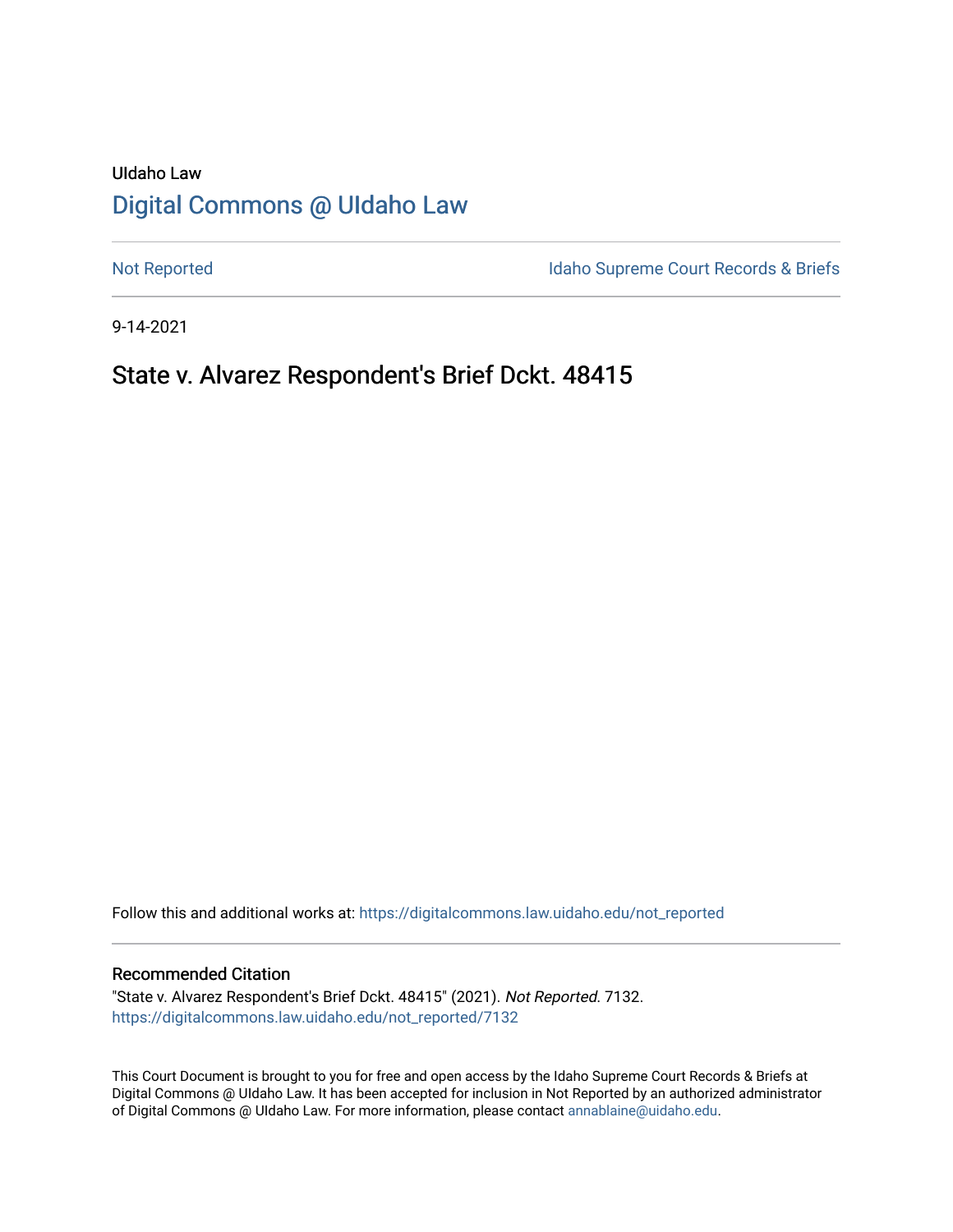Electronically Filed 9/14/2021 1:27 PM Idaho Supreme Court Melanie Gagnepain, Clerk of the Court By: Brad Thies, Deputy Clerk

LAWRENCE G. WASDEN Attorney General State of Idaho

MARK A. KUBINSKI Deputy Attorney General Chief, Criminal Law Division

KENNETH K. JORGENSEN Deputy Attorney General P.O. Box 83720 (208) 334-4534 Email: ecf@ag.idaho.gov

### IN THE SUPREME COURT OF THE STATE OF IDAHO

| STATE OF IDAHO                |                           |
|-------------------------------|---------------------------|
|                               | NO. 48415-2020            |
| Plaintiff-Respondent,         |                           |
|                               | Ada County                |
| V.                            | Case No. CR01-19-38808    |
|                               |                           |
| <b>JOSE VALENTINO ALVAREZ</b> |                           |
|                               | <b>RESPONDENT'S BRIEF</b> |
| Defendant-Appellant.          |                           |
|                               |                           |

 Has Jose Valentino Alvarez failed to show that the district court abused its sentencing discretion when it imposed a sentence of nine years, with four years fixed upon his conviction for two counts intimidating a witness?

## ARGUMENT

## Alvarez Has Failed to Show that the District Court Abused Its Discretion

A. Introduction

 During the course of their two-year relationship, Jose Valentino Alvarez abused Moriah Shipp, including an incident in which Moriah fled her home, contacted police, and received hospital care for bruising around her head, neck, shoulder, and thigh, a laceration on her forehead,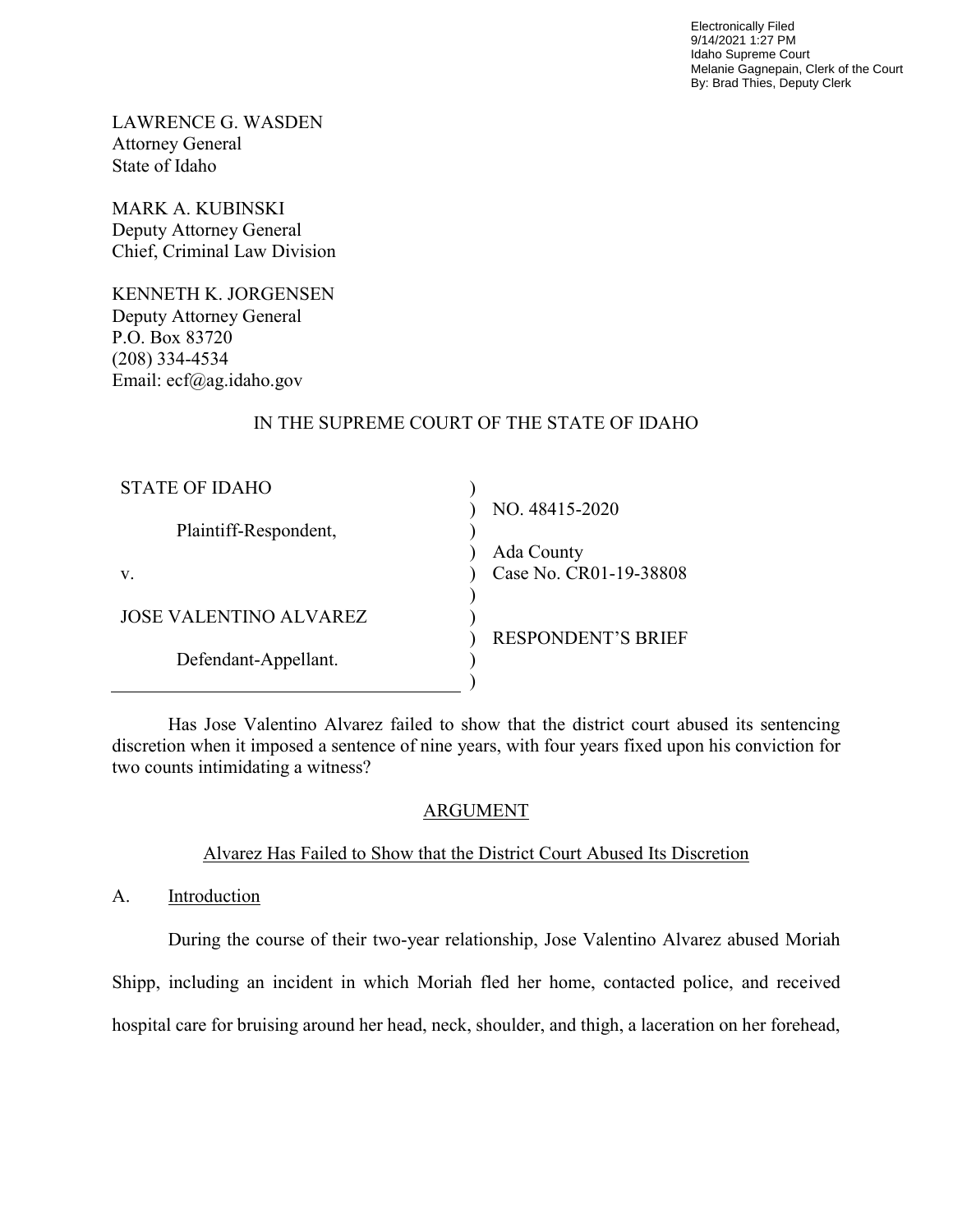and a ruptured ear canal. (PSI, pp. 94-96, 104-106.) The state charged Alvarez with attempted strangulation, aggravated battery, and two counts of battery. (R., pp. 77-78.).

Officers were dispatched a month later when Moriah contacted 911 to report Alvarez presently banging on, and attempting to open, her apartment door. (PSI, pp. 113-119.) Moriah reported Alvarez had stalked her at work, called and texted her cell phone, and texted her via Snapchat. (PSI, pp. 113-119.) The officer viewed a Snapchat conversation in which Moriah stated she would not lie during Alvarez's upcoming court date regarding his assault upon her. Alvarez texted, "Look out for you. I won't forget it." (PSI, p. 116.) During the interview with the officer, Moriah recounted a previously unreported attack in which Alvarez repeatedly punched her in the stomach, and later – while holding a rifle - threatened to rape and kill her. (PSI pp. 8-10.)

The state charged Alvarez with two counts of intimidating a witness, two counts of violation of a no contact order, and battery in an amended information. (R., pp. 108-110.) Alvarez pleaded guilty to the charges in the amended information.  $(R., p. 132; Tr., p. 6, L. 23 - p. 9, L. 9;$ p. 22, L. 3 – p. 28, L. 24.) The district court imposed consecutive sentences of four years fixed for the first count of witness intimidation and five years indeterminate for the second count of witness intimidation, and time served for the remaining charges. (R., pp. 133-134.)

Alvarez filed a timely notice of appeal. (R., pp. 137-139.) He also filed a motion for reduction of his sentences. (R., pp. 175-84; Aug. pp. 10-12.) The district court denied the motion (Supp. Tr., p. 25, L. 4 – p. 30, L. 1.)

 Alvarez challenges the district court's decision to sentence him to an aggregate nine years with five years determinate and challenges the district court's decision to deny his Rule 35 motion. (Appellant's brief, pp. 4-12.) Alvarez has failed to show an abuse of discretion.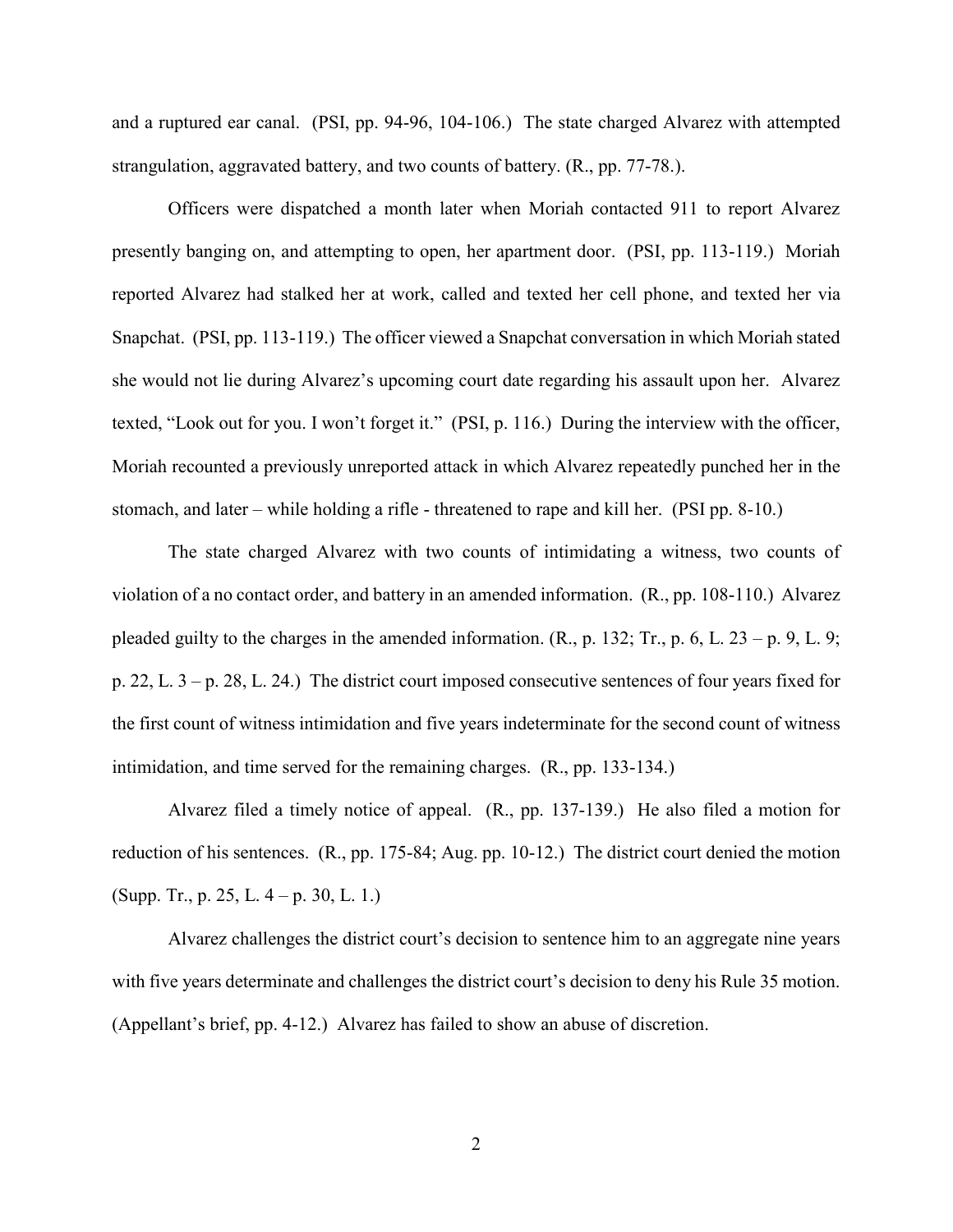#### B. Standard of Review

 The length of a sentence is reviewed under an abuse of discretion standard considering the defendant's entire sentence. State v. Oliver, 144 Idaho 722, 726, 170 P.3d 387, 391 (2007) (citing State v. Strand, 137 Idaho 457, 460, 50 P.3d 472, 475 (2002); State v. Huffman, 144 Idaho 201, 159 P.3d 838 (2007)). Where a sentence is within statutory limits, the appellant bears the burden of demonstrating that it is a clear abuse of discretion. State v. Baker, 136 Idaho 576, 577, 38 P.3d 614, 615 (2001) (citing State v. Lundquist, 134 Idaho 831, 11 P.3d 27 (2000)).

 "A motion for reduction of sentence under I.C.R. 35 is essentially a plea for leniency, addressed to the sound discretion of the court." State v. Bakke, 481 P.3d 1197, 1203 (Idaho Ct. App. 2020), review denied (Jan. 20, 2021). The denial of a Rule 35 motion for reduction of sentence is reviewed for an abuse of discretion. State v. Dabney, 159 Idaho 790, 798, 367 P.3d 185, 193 (2016).

In evaluating whether a lower court abused its discretion, the appellate court conducts a four-part inquiry, which asks "whether the trial court: (1) correctly perceived the issue as one of discretion; (2) acted within the outer boundaries of its discretion; (3) acted consistently with the legal standards applicable to the specific choices available to it; and (4) reached its decision by the exercise of reason." State v. Herrera, 164 Idaho 261, 270, 429 P.3d 149, 158 (2018) (citing Lunneborg v. My Fun Life, 163 Idaho 856, 863, 421 P.3d 187, 194 (2018)).

### C. Alvarez Has Shown No Abuse of the Court's Discretion

 To bear the burden of demonstrating an abuse of discretion, the appellant must establish that, under any reasonable view of the facts, the sentence was excessive. State v. Farwell, 144 Idaho 732, 736, 170 P.3d 397, 401 (2007). In determining whether the appellant met this burden, the court considers the entire sentence but, because the decision to release the defendant on parole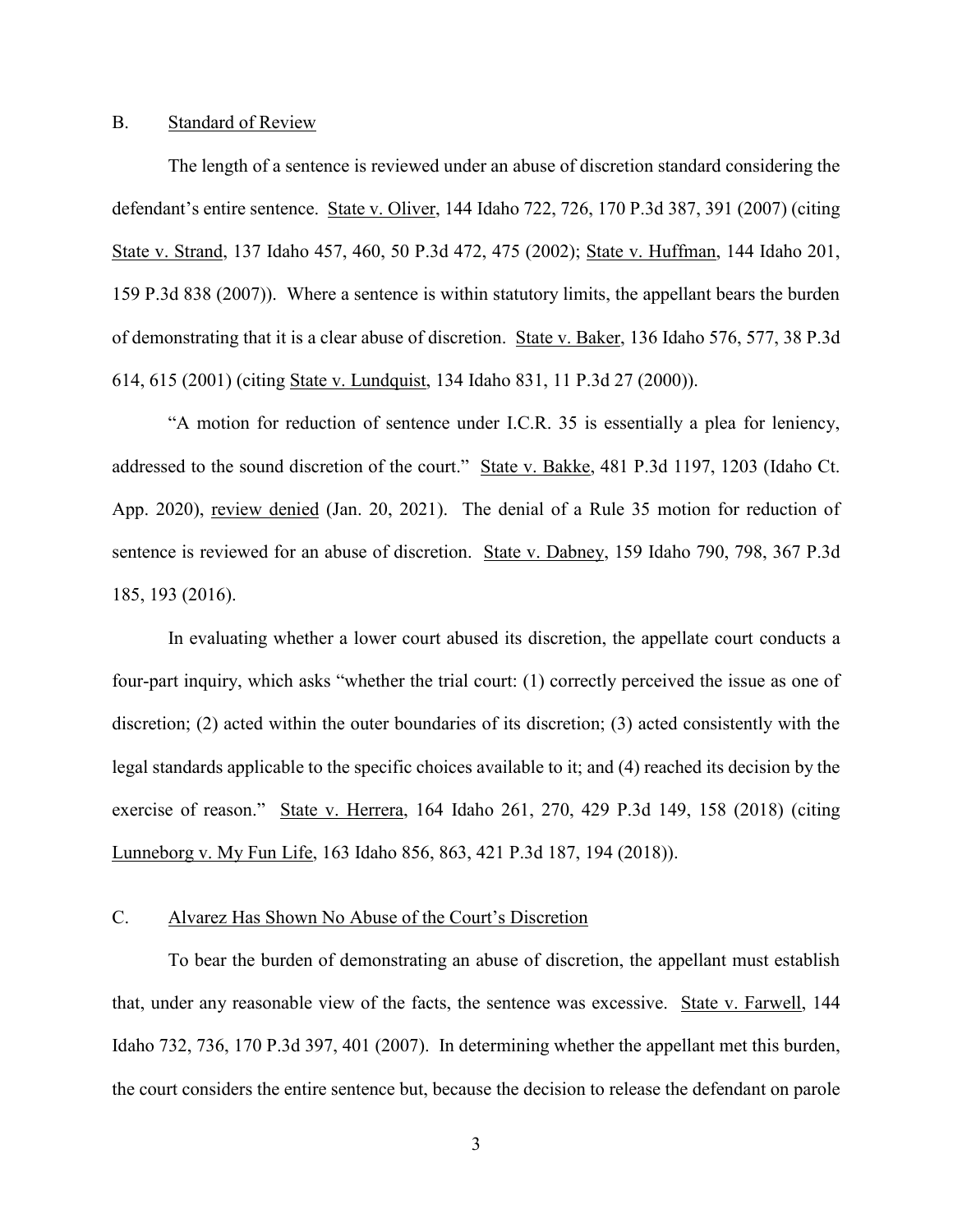is exclusively the province of the executive branch, presumes that the determinate portion will be the period of actual incarceration. State v. Bailey, 161 Idaho 887, 895, 392 P.3d 1228, 1236 (2017) (citing Oliver, 144 Idaho at 726, 170 P.3d at 391). To establish that the sentence was excessive, the appellant must demonstrate that reasonable minds could not conclude the sentence was appropriate to accomplish the sentencing goals of protecting society, deterrence, rehabilitation, and retribution. Farwell, 144 Idaho at 736, 170 P.3d at 401. A sentence is reasonable "'if it appears necessary to accomplish the primary objective of protecting society and to achieve any or all of the related goals of deterrence, rehabilitation, or retribution.'" Bailey, 161 Idaho at 895-96, 392 P.3d at 1236-37 (quoting State v. McIntosh, 160 Idaho 1, 8, 368 P.3d 621, 628 (2015)). The district court's factual finding and reasoning for its sentence show no abuse of discretion.

The district court specifically considered the applicable legal standards. (Tr., p. 79, Ls. 13- 23.) It considered the mitigating facts, including that Alvarez had a low LSI score and clean criminal record prior to these incidents (Tr., p. 80, Ls. 7-11); favorable letters of support (Tr., p. 80, Ls. 12-17); and Alvarez's explanations for his conduct and acceptance or responsibility (Tr., p. 80, L. 18 – p. 81, L. 5). It then "weighed all of these positive things" against things it found "troubling," including Alvarez's "conduct in the jail" and his refusal to obey the no contact order. (Tr., p. 81, L.  $19 - p. 83$ , L. 7.) Alvarez's refusal to follow the jail rules and no contact order indicated that probation would not adequately protect the victim, Moriah Shipp. (Tr., p. 83, L. 8 – p. 85, L. 11.) The district court specifically weighed the mitigating and aggravating factors before imposing sentence. (Tr., p. 85, L. 12 – p. 87, L. 11; p. 89, L. 19 – p. 90, L. 22.)

 The record supports the district court's factual findings and conclusion that Alvarez was a continuing risk to harm the victim or another domestic partner. In his domestic violence evaluation Alvarez scored a "high chance of re-offending in the future," was in the "high-risk range for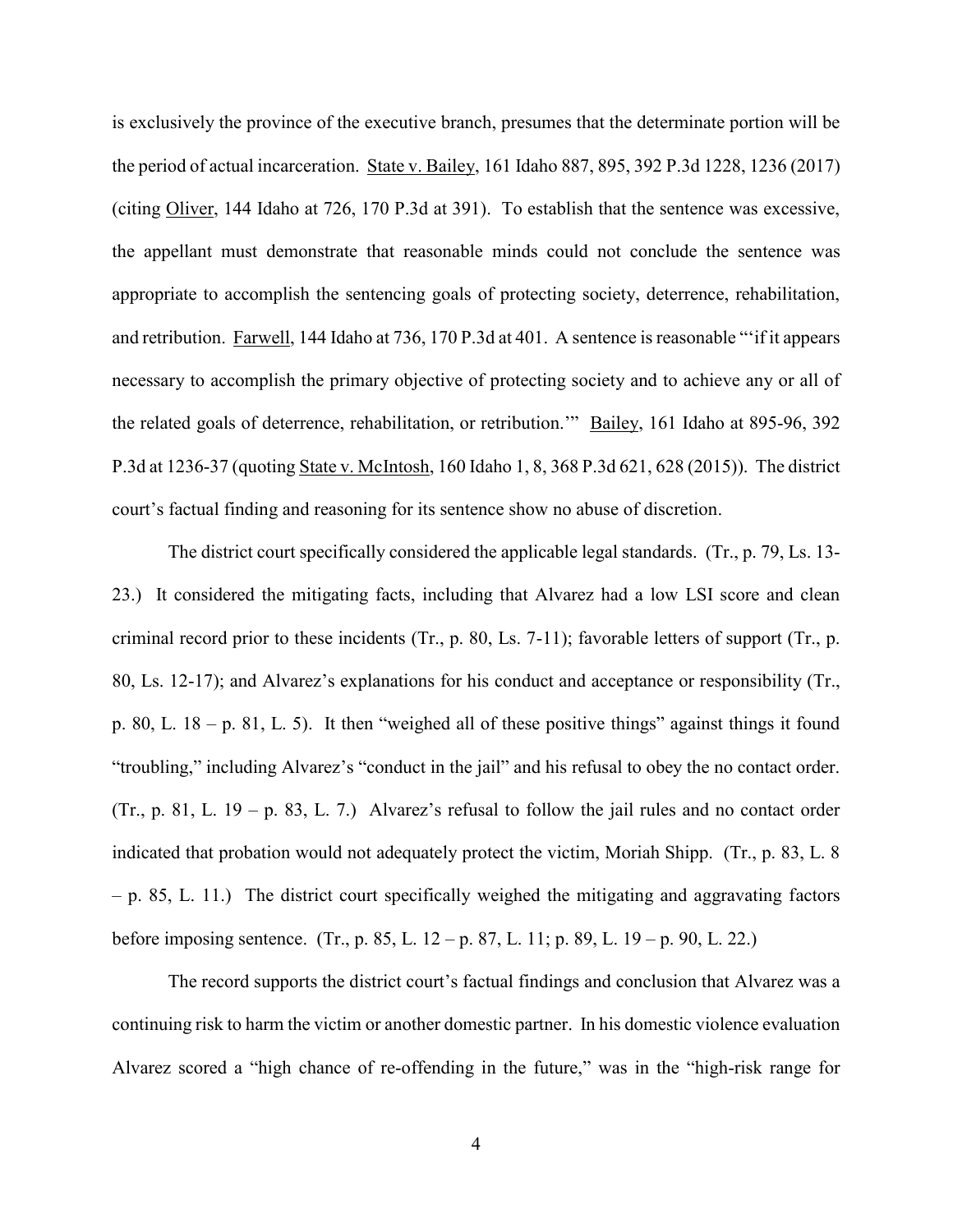domestic violence," and a "problem risk" on the assessment tools. (PSI, pp. 3-4, 10.) "The Intimate Justice scale show[ed] a severe potential for violence towards his partner." (PSI, p. 10.) During the evaluation, Alvarez attempted to spread blame for the assaults to Moriah's behavior (PSI, pp. 5-6, 10 (Alvarez "is not an accurate historian of his abusive behavior").) In the stalking assessment and management evaluation, Alvarez showed a "severe potential for violence towards his partner," and fell into the "rejected" type of stalker which is the "most common and dangerous type." (PSI, pp. 14-15.) The evaluator wrote Alvarez "was unlikely to discontinue attempting to engage" Moriah and "was not decreasing in his behaviors towards [her] until incarceration." (PSI, p. 16.)

Moriah recounted a two year history of emotional, mental, and physical abuse. (PSI, pp. 30-32.) She wrote that she lives "in a constant state of fear" and "could not live a normal life" because Alvarez had "tried to take [her] life more than once" and had not obeyed prior no-contact orders. (PSI, p. 31.) She was fearful of what would happen to her after the conclusion of the criminal proceedings. (PSI, p. 31.)

While in custody at the Ada County Jail, Alvarez, used the Telmate "GettingOut Visits" app to send a request directly to Moriah, requesting direct communication and enabling video chat. (PSI, pp. 173-174, 177-178.) Moriah contacted police and filed a report. (PSI, pp. 173-178.) Although Alvarez denied knowing he was sending Moriah an invitation to download a video communication app (Tr., p. 60, L. 21 – p. 61, L. 7), the district court found that Alvarez understood "how the system worked" (Tr. p. 84, L.  $14 - p$ . 85, L. 11).

The district court recognized its first obligation to protect society. (Tr. p. 79, L. 13-25; p. 81, L. 9-18; p. 83, L. 8-21; p. 89, Ls. 4-11.) It found Alvarez is "capable of committing acts of physical, emotional, and verbal abuse, that [Alvarez is a] high risk for domestic violence, that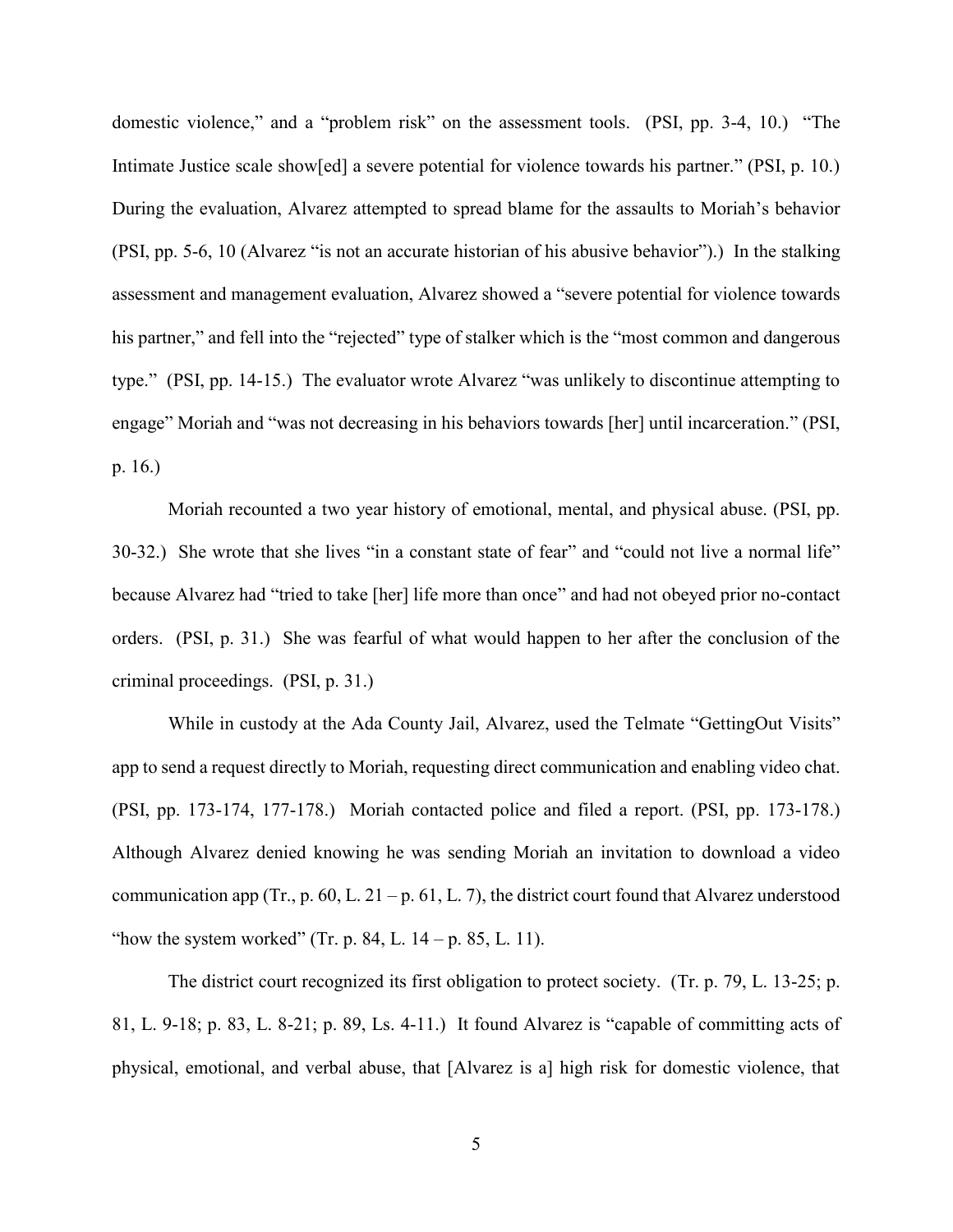[Alvarez is a] high risk for stalking behaviors. And not just a significant risk related to the commission of future crimes, but to commit future offenses towards [Moriah], that [Alvarez is] a significant risk for crimes of violence and harassment." (09/18/20 Tr. p. 86, L. 1-10.) The district court's sentence is reasonable and not an abuse of discretion.

In arguing otherwise, Alvarez contends he should have been given "a rider or … probation in light of the mitigating factors, including his young age, lack of significant criminal history, troubled childhood, positive work history, and community support." (Appellant's brief, p. 5.) As set forth above, however, the district court did consider the mitigating factors, but concluded they were outweighed by the need to protect society, particularly the victim in this case and any future domestic partners, from a man who was clearly a danger to them. Alvarez has failed to show an abuse of discretion.

 The district court also properly denied the Rule 35 motion. "In presenting a Rule 35 motion, the defendant must show that the sentence is excessive in light of new or additional information subsequently provided to the district court in support of the motion." State v. Yang, 167 Idaho 944, 949, 477 P.3d 998, 1003 (Ct. App. 2020). "In conducting our review of the grant or denial of a Rule 35 motion, we consider the entire record and apply the same criteria used for determining the reasonableness of the original sentence." State v. Del Critchfield, 167 Idaho 650, 654, 474 P.3d 1247, 1251 (Ct. App. 2020).

 The district court applied the correct legal standards to the motion. (Supp. Tr., p. 18, L. 10 – p. 20, L. 9.) It found that the correct legal standards had been applied at the sentencing and reviewed the balancing of mitigating and aggravating factors. (Supp. Tr., p. 21, L.  $1 - p$ . 24, L. 20.) The court found it had not exceeded its authority. (Supp. Tr., p. 24, L. 21 – p. 25, L. 3.) The district court then conclude that the information provided in the Rule 35 motion did not indicate a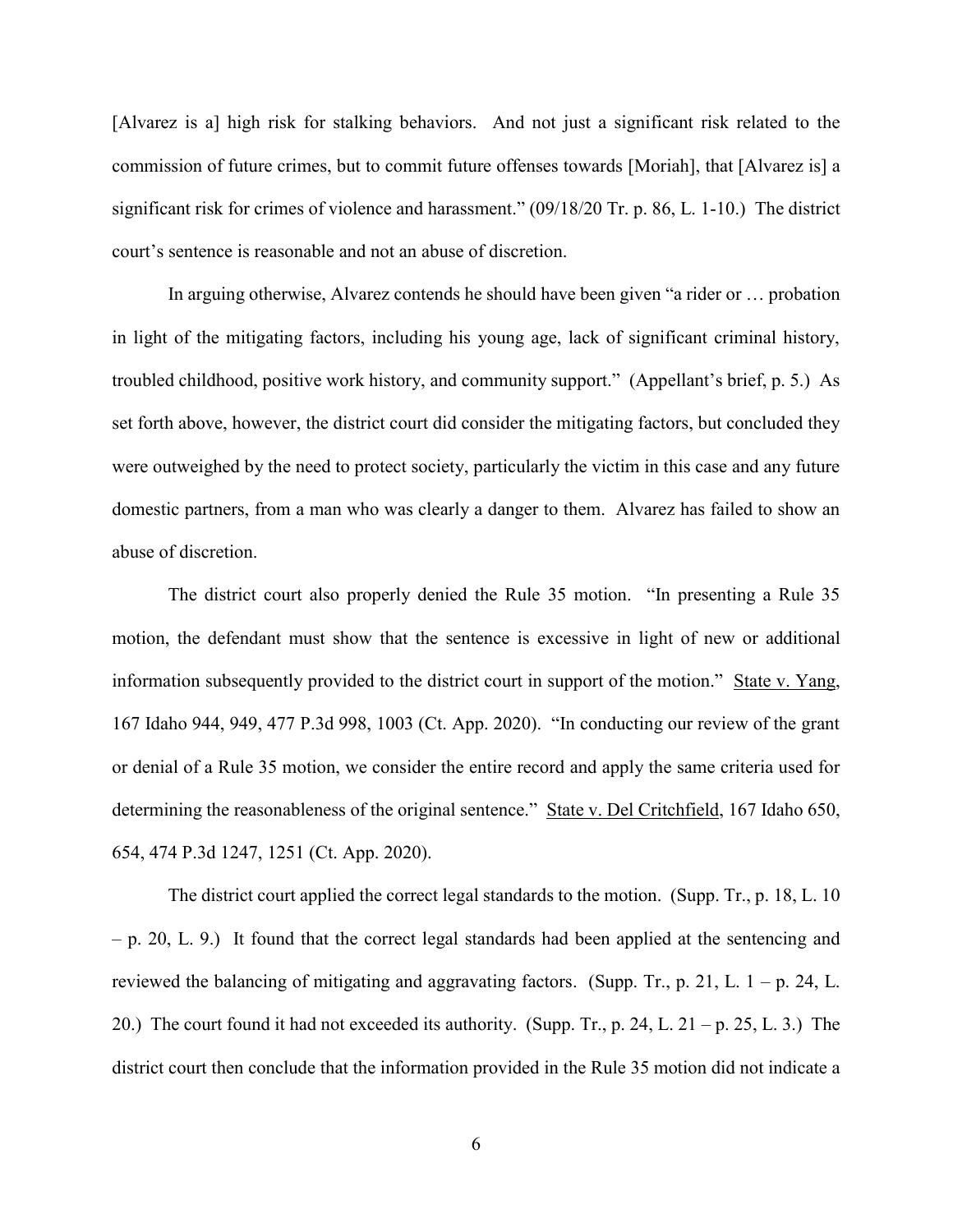reduction of sentence was appropriate. (Supp. Tr., p. 25, L.  $4 - p$ . 30, L. 1.) Because the sentence was reasonable when imposed and was not shown to be unreasonable by new information, the district court did not abuse its discretion.

 Alvarez contends the district court erred by denying his Rule 35 motion in light of his potential for brain development and other factors. (Appellant's brief, pp. 9-12). The district court considered the information presented in the motion, but concluded it was either not new information or did not change the balancing of sentencing factors. (Supp. Tr., p. p. 25, L.  $4 - p$ .) 30, L. 1.) Alvarez has failed to show the district court abused its discretion.

### **CONCLUSION**

The state respectfully requests this Court to affirm the judgment of the district court.

DATED this 14<sup>th</sup> of September, 2021

 \_\_/s/ Kenneth K. Jorgensen\_\_\_\_\_\_\_\_\_\_\_\_\_\_\_\_\_ KENNETH K. JORGENSEN Deputy Attorney General

 MOLLY GARNER Paralegal